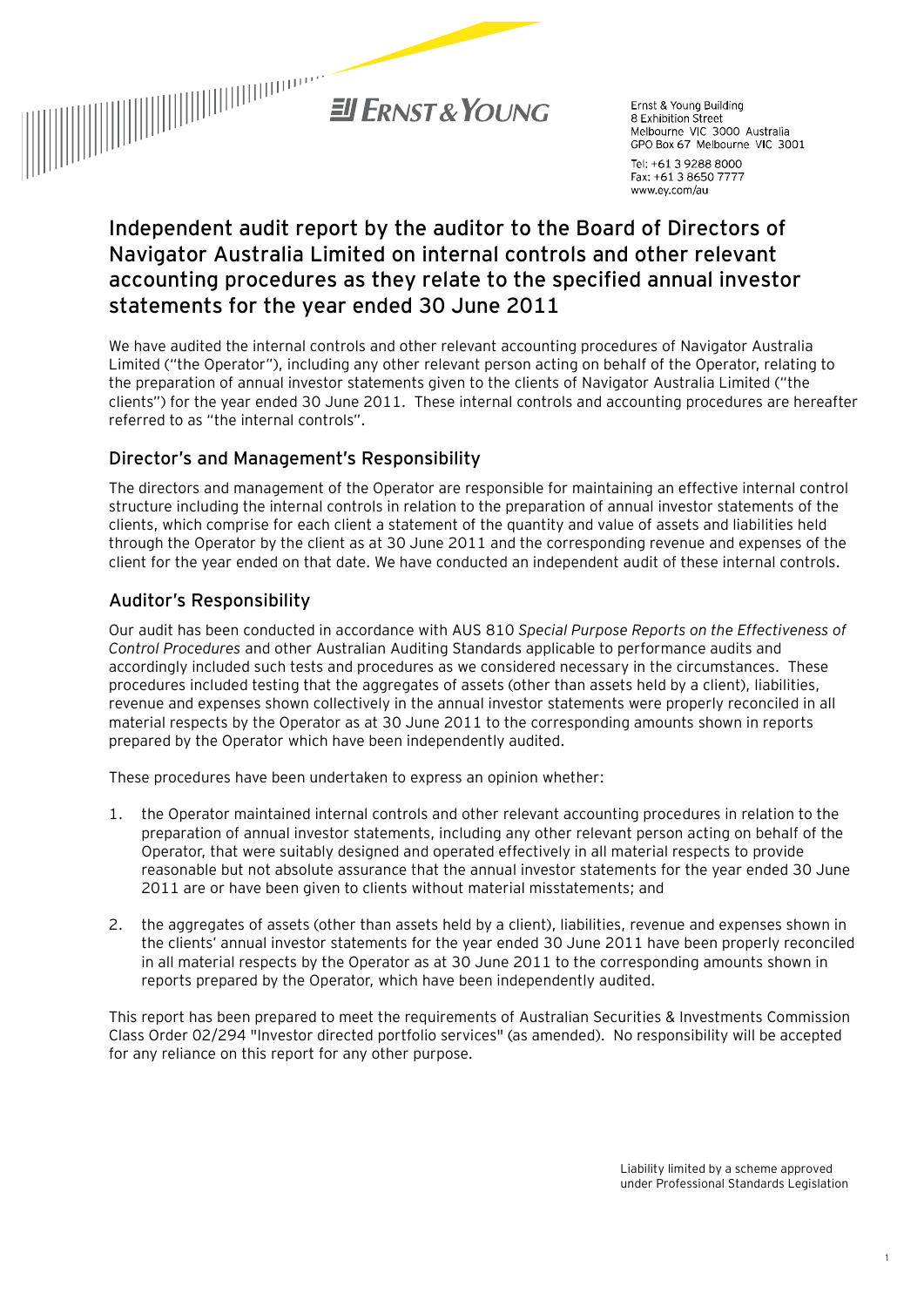

### Inherent limitations

Because of the inherent limitations in any internal control structure it is possible that fraud, error or noncompliance with laws and regulations may occur and not be detected. Further, the internal control structure, within which the internal controls that we have audited operate, has not been audited and no opinion is expressed as to its effectiveness.

An audit is not designed to detect all weaknesses in internal control and other accounting procedures as it is not performed continuously throughout the period and the tests performed are on a sample basis.

Any projection of the evaluation of control procedures to future periods is subject to the risk that the procedures may become inadequate because of changes in conditions, or that the degree of compliance with them may deteriorate.

We believe that the audit evidence we have obtained is sufficient and appropriate to provide a basis for our audit opinion.

#### Auditor's Opinion

In our opinion:

- 1. the Operator maintained internal controls and other relevant accounting procedures in relation to the preparation of annual investor statements, including any other relevant person acting on behalf of the Operator, that were suitably designed and operated effectively, in all material respects, to provide reasonable but not absolute assurance that the annual investor statements for the year ended 30 June 2011 are or have been given to clients without material misstatements; and
- 2. the aggregates of assets (other than assets held by a client), liabilities, revenue and expenses shown in the clients' annual investor statements for the year ended 30 June 2011 have been properly reconciled in all material respects by the Operator as at 30 June 2011 to the corresponding amounts shown in reports prepared by the Operator, which have been independently audited.

Emst 2 Young

Ernst & Young Melbourne 29 July 2011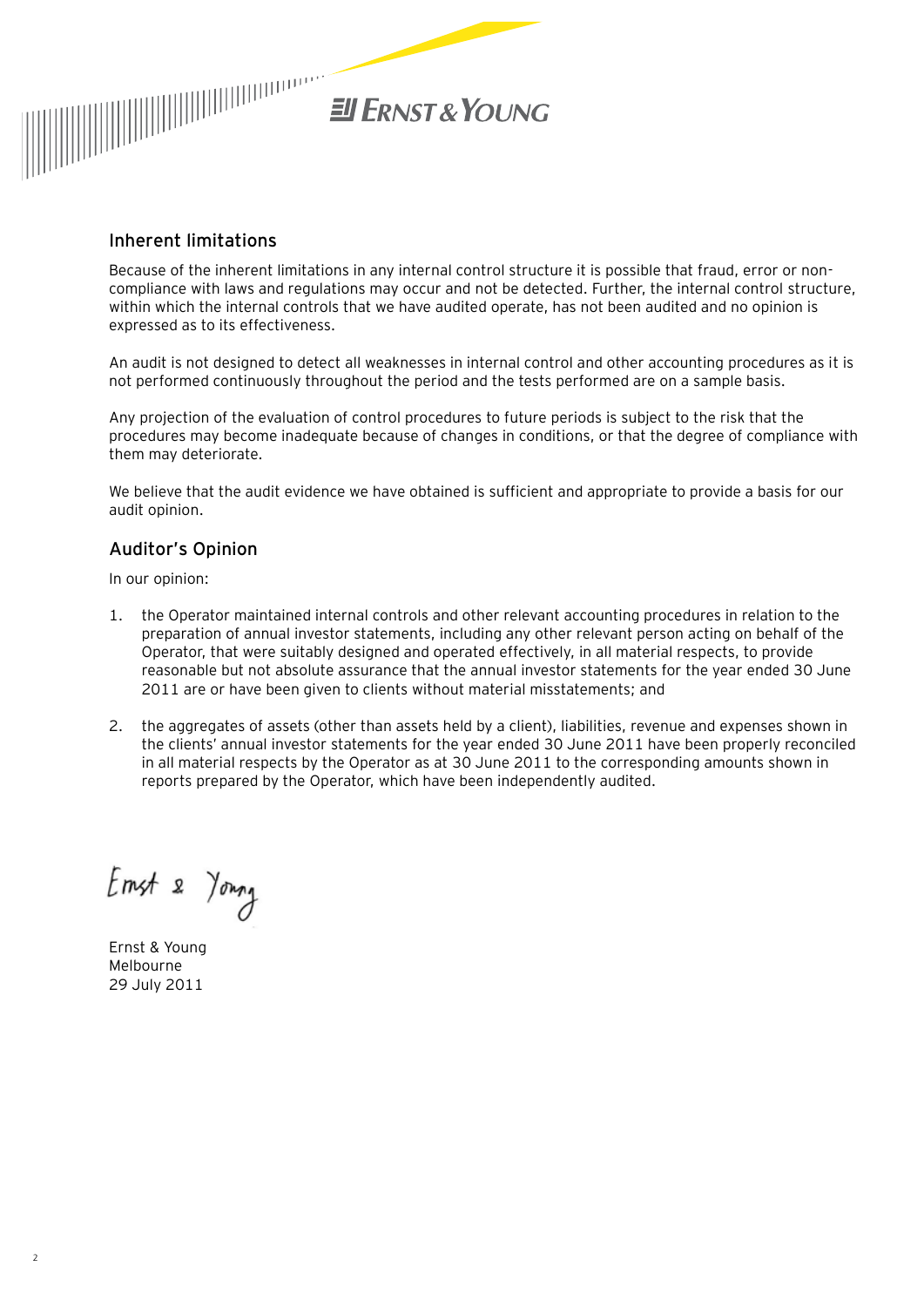

Ernst & Young Building 8 Exhibition Street Melbourne VIC 3000 Australia GPO Box 67 Melbourne VIC 3001 Tel: +61 3 9288 8000

Fax: +61 3 8650 7777 www.ey.com/au

# **Independent review report by the auditor to the Board of Directors of Navigator Australia Limited on the specified annual investor statements for the year ended 30 June 2011**

We have reviewed the annual investor statements given to the clients of Navigator Australia Limited ("the clients") for the year ended 30 June 2011 prepared by Navigator Australia Limited ("the Operator").

### Director's and Management's Responsibility

The directors and management of the Operator are responsible for the annual investor statements of the clients, which comprise for each client a statement of the quantity and value of assets and liabilities held through the Operator by the client as at 30 June 2011 and the corresponding revenue and expenses of the client for the year ended on that date.

### Auditor's Responsibility

Our responsibility is to express a conclusion on the annual investor statements based on our review. We have conducted a review in accordance with Standard on Review Engagements ASRE 2405 *Review of Historical Financial Information Other than a Financial Report* in order to state whether, on the basis of the procedures described, anything has come to our attention that would cause us to believe that any client's annual investor statement is materially misstated.

A review is limited primarily to inquiries of the Operator's personnel and analytical procedures applied to the financial data. A review is substantially less in scope than an audit conducted in accordance with Australian Auditing Standards and consequently does not enable us to obtain assurance that we would become aware of all significant matters that might be identified in an audit. Accordingly, we do not express an audit opinion. We have also performed an independent audit of internal controls and other relevant accounting procedures of the Operator, including those over its custodian(s) and any other relevant person acting on behalf of the Operator as they relate to the preparation of the annual investor statements ("the internal controls") and have issued a separate unqualified audit opinion to provide reasonable, but not absolute, assurance that the internal controls implemented by the Operator were suitably designed and operated effectively to ensure that there are no material misstatements in the clients' annual investor statements for the year ended 30 June 2011.

This report has been prepared to meet the requirements of Australian Securities & Investments Commission Class Order 02/294 "Investor directed portfolio services" (as amended). No responsibility will be accepted for any reliance on this report for any other purpose.

#### Inherent limitations

Because of the inherent limitations in any internal control structure it is possible that fraud, error, or noncompliance with laws and regulations may occur and not be detected. Further, the internal control structure, within which the internal controls that we have reviewed operate, has not been reviewed and no view is expressed as to its effectiveness.

A review is not designed to detect all weaknesses in control procedures as it is not performed continuously throughout the period and the tests performed are on a sample basis. Also, a review does not provide all the

> Liability limited by a scheme approved under Professional Standards Legislation